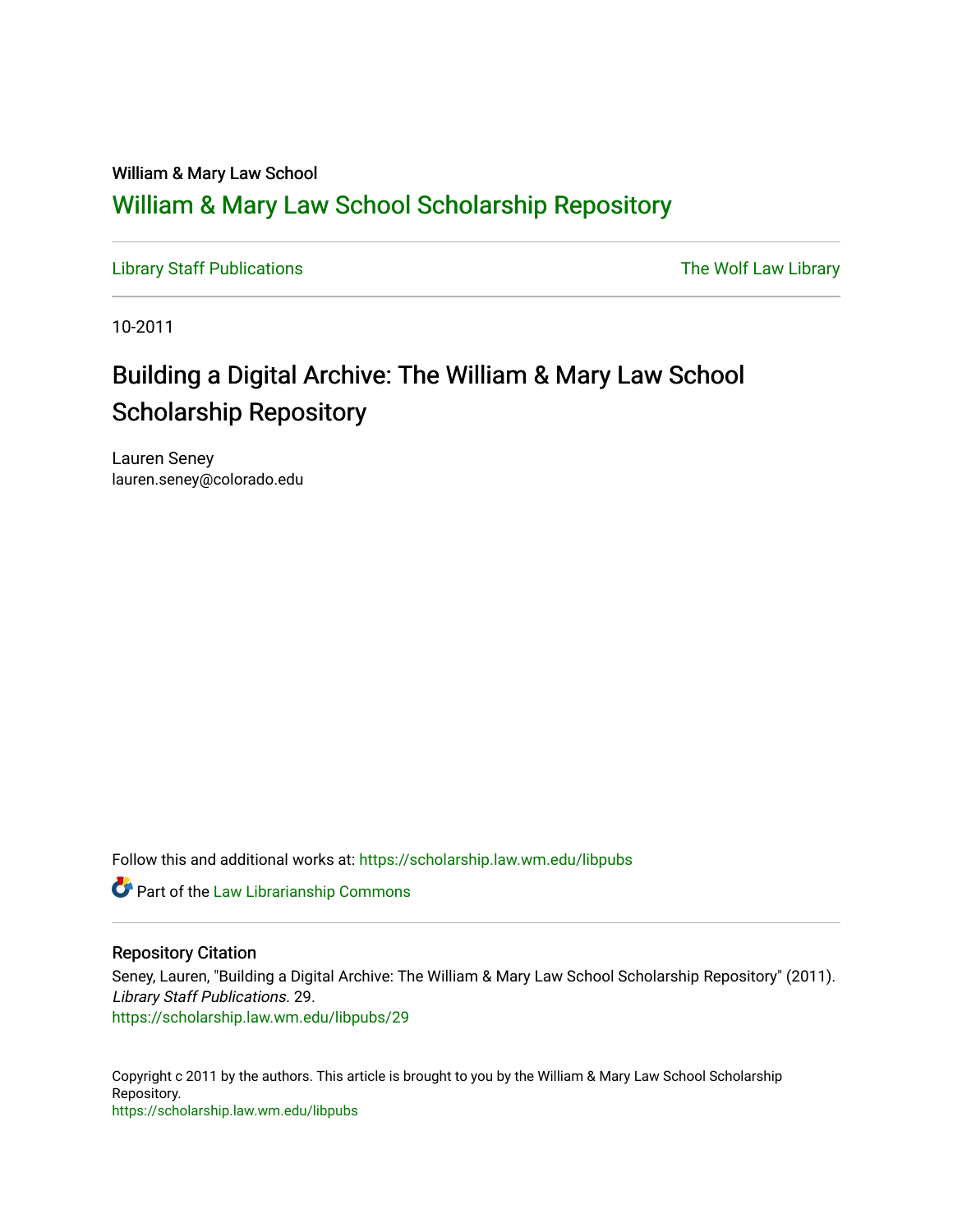Volume2I

Trends

### IN LAW LIBRARY MANAGEMENT AND TECHNOLOGY

*Edited by Philip C. Berwick*  $\rightarrow$  *For academic, firm, corporate, and government law librarians* 

# **Building a Digital Archive:**  The **William & Mary Law School Scholarship Repository<sup>1</sup>**

By LAUREN SENEY, Access/Technical Services Librarian, Wolf Law Library, College of William and Mary, Marshall-Wythe School of Law, Williamsburg, Virginia

I n early 2010 the Scholarship Repository was merely an idea at the William  $\blacktriangle$ & Mary Law School. Little did we know that a year later we would boast eighteen collections containing more than 6,000 items.

As ideas about establishing a repository began to swirl, we knew an additional librarian needed to be brought into the equation. Several recent retirements factored into the decision to restructure, add a new professional position, and institute a repository. The new librarian position—the Access/T echnical Services Librarian—was created in the spring of 2010 to assist both the Access Services and Technical Services departments, and also to be primarily responsible for creating the William & Mary Law School Scholarship Repository (http:// scholarship .law. wm.edu/).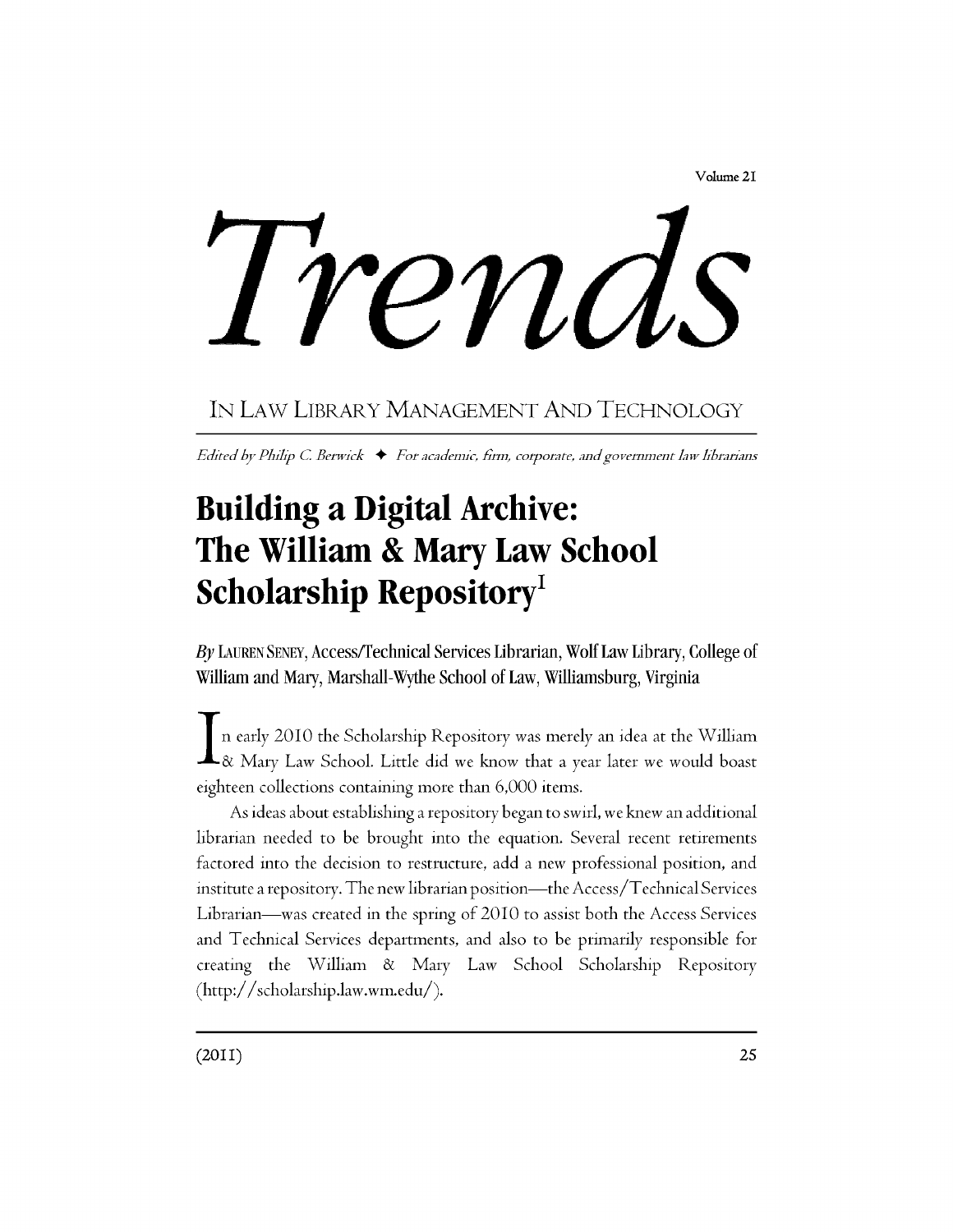#### **Getting Started**

Repository preparation began that spring by purchasing the back files of our law reviews from William S. Hein & Co., Inc, hosting a mini-symposium on institutional repositories to inform ourselves and others about best (and worst) practices, deciding to use Berkeley Electronic Press' (bepress) Digital Commons platform, selecting hardware and software to manage digital files, and working through the initial site design. A team consisting of the Head of Access Services, the Head of Technical Services, and the Access/Technical Services Librarian managed the project and worked with the director on the repository's blueprint. As the design neared completion, we decided how to store the files, began manipulating the law review articles, and used faculty members' resumes to initiate searches for their publications. By late July, with the help of staff members throughout the library, we had primed a portion of our flagship journal and began loading three articles per faculty member.

#### **Locating and Preparing Content**

We used a two-pronged approach to populating the repository. The library worked on our faculty scholarship and *William and Mary Law Review* collections simultaneously. The law review staffs were excluded from the process so we could preserve a cohesive repository design and maintain a consistent meta data set in the journals. This was an easy decision for us; we saw the repository as an extension of the library's print archive, and felt that digital content should be maintained in the same way.

The bulk of the work in preparing content for the repository fell to the new Access/Technical Services Librarian, though both department heads and several other staff members pitched in during the quieter summer months. As we approached the new school year, with work proceeding on both of these collections, we needed to document the most efficient workflows in preparation for a large student workforce. However, the procedures remained in flux throughout the school year as tasks were added and more efficient processes identified.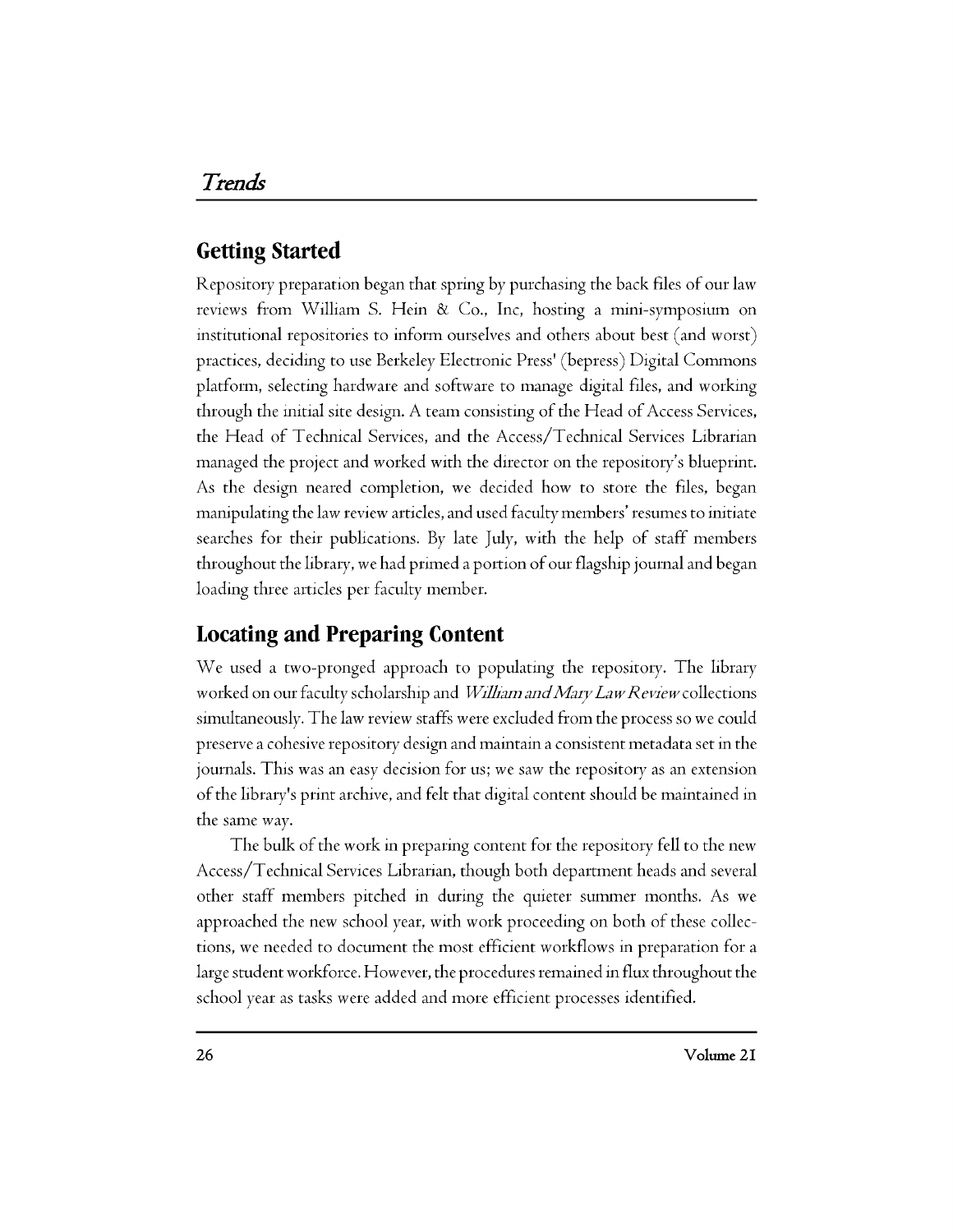Our faculty scholarship was the inaugural content in the repository on July *20,* 2010, followed by the most recent volumes of the *William and Mary Law Review* in early August. As school began, management of the repository project was assumed by the Access/Technical Services Librarian.

#### **The Workforce**

The repository's nine student workers, all first year law students, started on August 23 and we set the goal ofloading all 5 I volumes of the *William and Mary Law Review* and the majority of our faculty scholarship by the end of December. With almost a month of stafflabor behind the project, we really weren't sure how we would achieve it. Despite that, we pushed forward with the repository students scheduled 36 hours a week (4 hours each).

We received two DVDs of files from Hein that contained our journals separated at the volume level. We could not incorporate them into the repository in this format, so we used the students to reduce them to individual articles before loading them. They used the procedures that had been streamlined during the summer in which individual articles provided the data for pre-determined metadata fields. We quickly found that we had underestimated how productive our students could be; their pace couldn't be matched by their librarian supervisors. There was also an unanticipated bottleneck in the workflow because we could most effectively back-check student work when none of them were working on a collection. Nine students working on two collections and the need to review all work before it went live on the site, left us with a small window to publish items to the web. To solve this, we initiated the design process on six additional journal collections, so in a few short weeks we were working on eight collections simultaneously.

It was also necessary to expand the students' assignments with a focus on tasks that were originally slated to be retrospective. This included expanding the metadata that we were associating with all publications. Our goal was to increase the repository's visibility in online search engines by associating keywords with each article. We had the students search for terms in electronic and print legal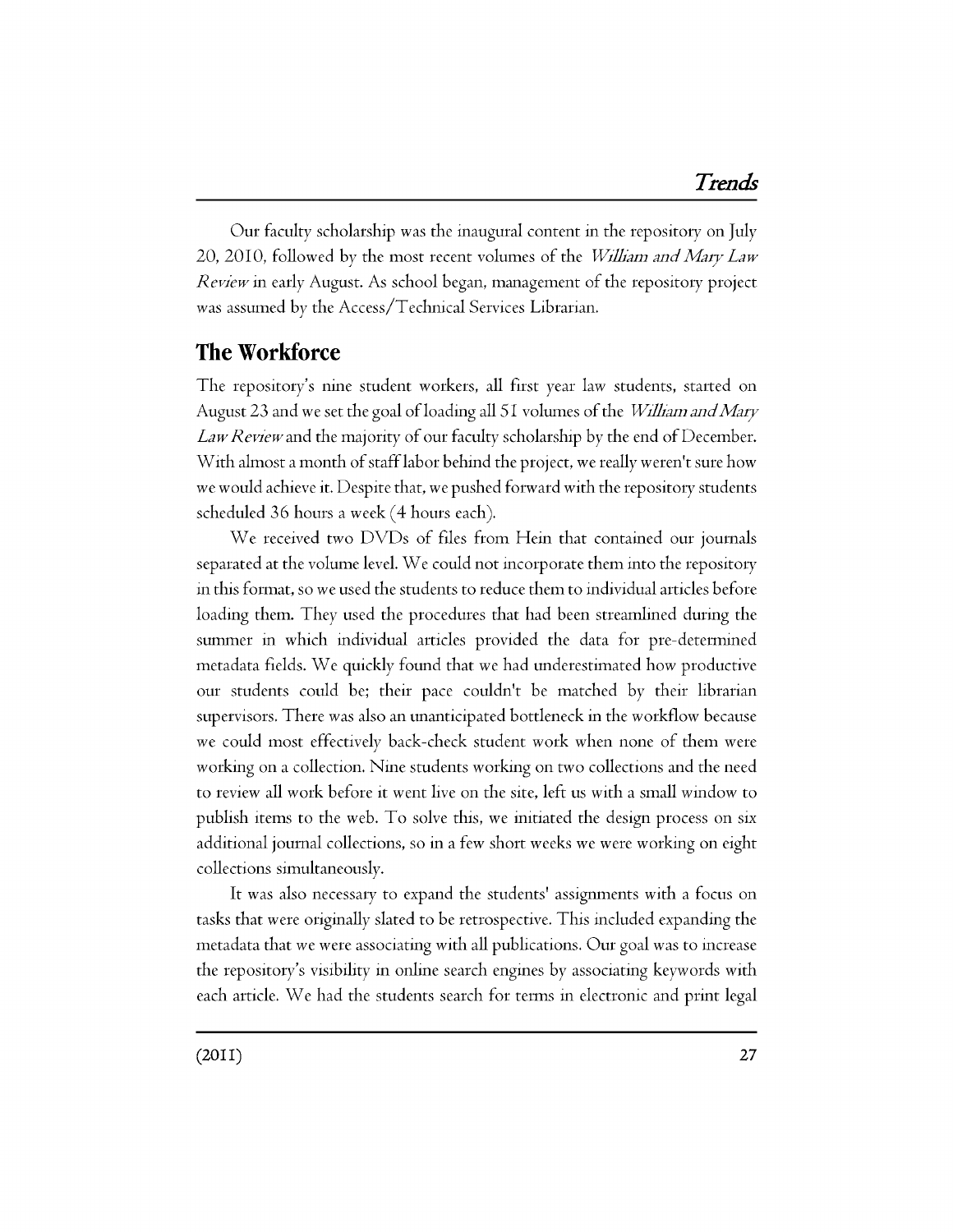#### *Trends*

indexes to associate with the articles and pull them into a spread sheet which was reviewed by a librarian before they were loaded. During the fall semester the students also used online journal indexes to expand searches for faculty members' publications and used Adobe Acrobat Pro to edit and perform optical character recognition (OCR) on documents that required it.

The students' enthusiastic pace overwhelmed our quality control procedures in our inaugural months. The repository was not anyone's full-time job; however, validating student work, which included verifying keywords and providing missing metadata, before publishing content to the web was often more than a full-time task.

#### **Results**

In mid-November we achieved what none of us had dreamed possible six months earlier. Our entire journal archive of I 42 volumes and almost 4,000 articles had been added to the repository, as well as nearly all our faculty scholarship. When we ended the calendar year just shy of 5,000 items, we started looking for additional collections to incorporate into the repository.

To prepare for the students' return in January we purchased a small, book edge scanner (a Plustek OpticBook 3600 Plus) and began looking for better OCR software; ultimately purchasing OmniPage Professional 17 in March. This allowed us to begin scanning documents on the history of the William & Mary Law School when the students were back on campus. We knew from the previous semester that the students were going to outpace us, so the collections were prioritized and cleanup work on the documents was based on those priorities. By the end of the spring semester we had digital copies of the Law School's admissions brochures, annual reports, graduation documents and several other historical collections. Many of these have a presence in the repository, but the process of cleaning up and reducing file sizes of the documents is complex, and continues to this day.